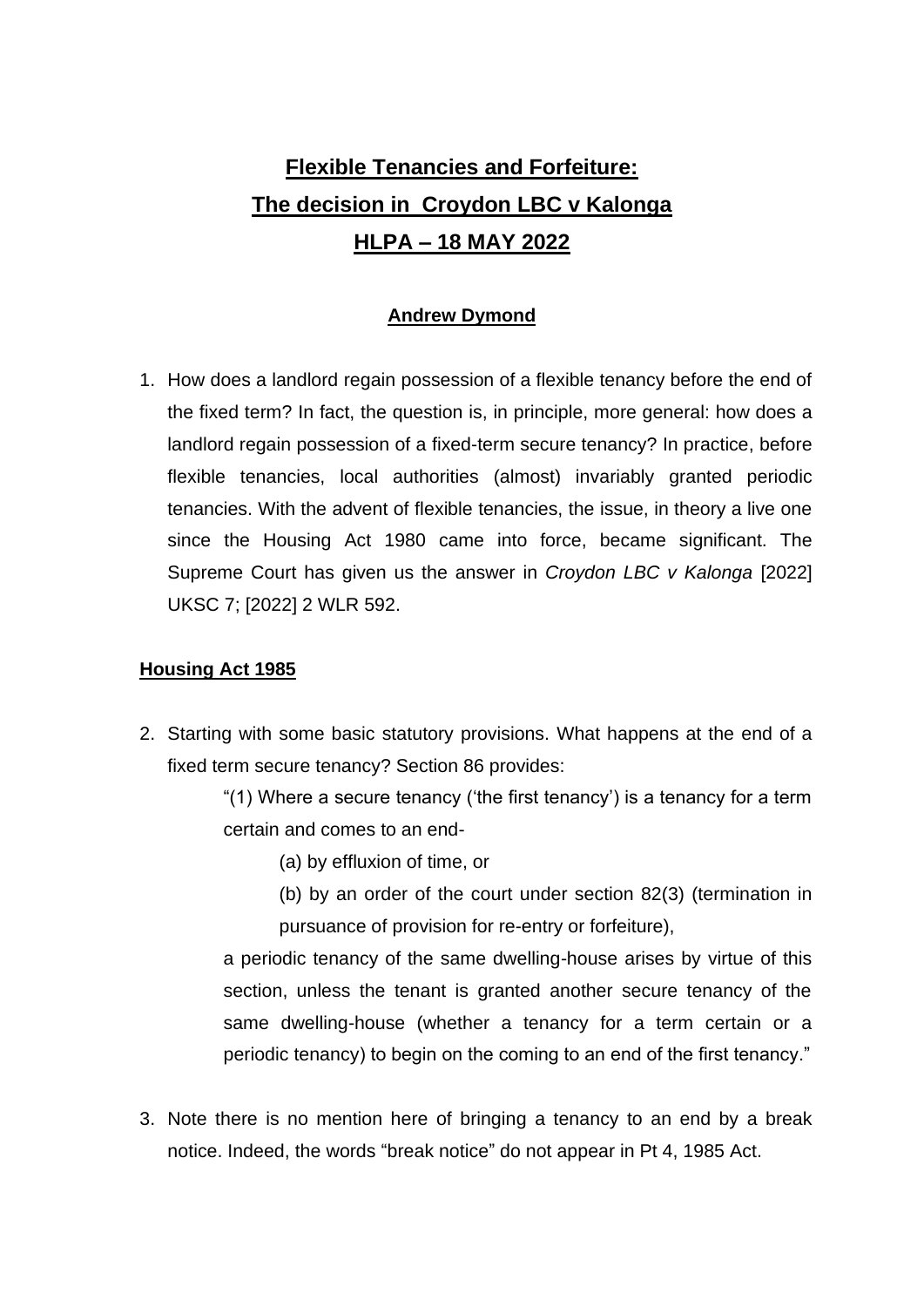- 4. Section 82 provides:
	- "(1) A secure tenancy which is either-
		- (a) a weekly or other periodic tenancy, or

(b) a tenancy for a term certain but subject to termination by the landlord, cannot be brought to an end by the landlord except as mentioned in subsection (1A).

- "(1A) The tenancy may be brought to an end by the landlord-
	- (a) obtaining-

(i) an order of the court for the possession of the dwellinghouse, and

- (ii) the execution of the order,
- (b) obtaining an order under subsection (3), or
- (c) obtaining a demotion order under section 82A.

" $(2)$  In the case mentioned in subsection  $(1A)(a)$ , the tenancy ends when the order is executed.

"(3) Where a secure tenancy is a tenancy for a term certain but with a provision for re-entry or forfeiture, the court shall not order possession of the dwelling-house in pursuance of that provision, but in a case where the court would have made such an order it shall instead make an order terminating the tenancy on a date specified in the order and section 86 (periodic tenancy arising on termination of fixed term) shall apply.

"(4) Section 146 of the Law of Property Act 1925 (restriction on and relief against forfeiture), except subsection (4) (vesting in underlessee), and any other enactment or rule of law relating to forfeiture, shall apply in relation to proceedings for an order under subsection (3) of this section as if they were proceedings to enforce a right of re-entry or forfeiture."

5. The reference to s.146, Law of Property Act 1925, brings into play the need for a notice under that section. Section 146(1) provides:

> "(1) A right of re-entry or forfeiture under any proviso or stipulation in a lease for a breach of any covenant or condition in the lease shall not be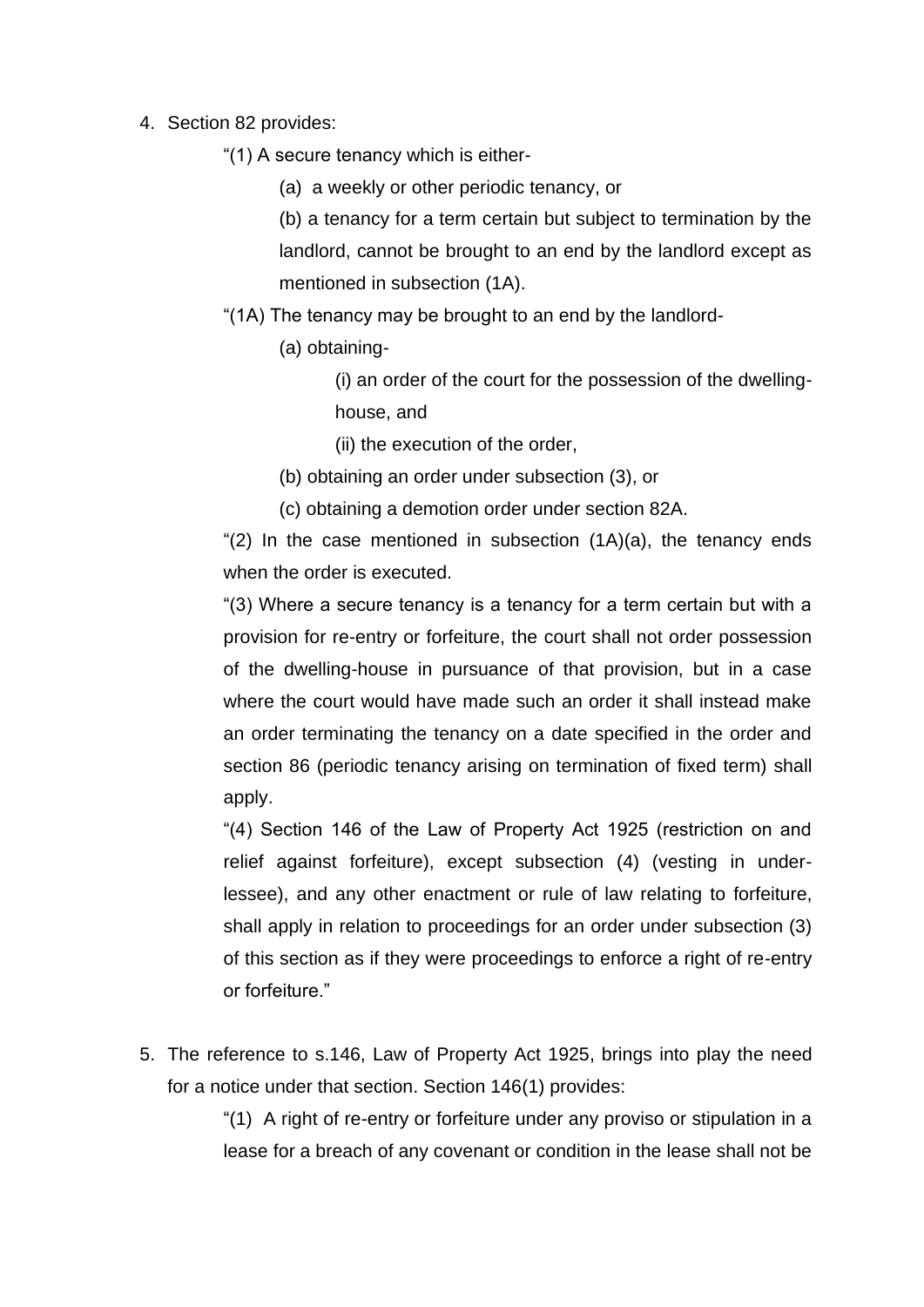enforceable, by action or otherwise, unless and until the lessor serves on the lessee a notice-

(a) specifying the particular breach complained of; and

(b) if the breach is capable of remedy, requiring the lessee to remedy the breach; and

(c) in any case, requiring the lessee to make compensation in money for the breach;

and the lessee fails, within a reasonable time thereafter, to remedy the breach, if it is capable of remedy, and to make reasonable compensation in money, to the satisfaction of the lessor, for the breach."

6. In addition, before bringing a possession claim against a secure tenant, the authority must serve a notice of seeking possession (NOSP), unless the court considers it just and equitable to dispense with notice: s.83(1). If the tenancy is a fixed-term tenancy, the prescribed form is in Pt 2 of the Schedule to the Secure Tenancies (Notices) Regulations 1987 (1987/755), which contains the following note.

> "This Notice applies to you if you are a secure tenant under the Housing Act 1985 and if your tenancy is for a fixed term, containing a provision which allows your landlord to bring it to an end before the fixed term expires. This may be because you have got into arrears with your rent or have broken some other condition of the tenancy. This is known as a provision for re-entry or forfeiture. The Act does not remove the need for your landlord to bring an action under such a provision, nor does it affect your right to seek relief against re-entry or forfeiture, in other words to ask the court not to bring the tenancy to an end. The Act gives additional rights to tenants, as described below."

7. Note: In the case of a fixed-term tenancy only one NOSP is required; it has effect in relation to both the fixed-term tenancy and the periodic tenancy arising on termination of that tenancy under s.86(1)(b): s.83(6).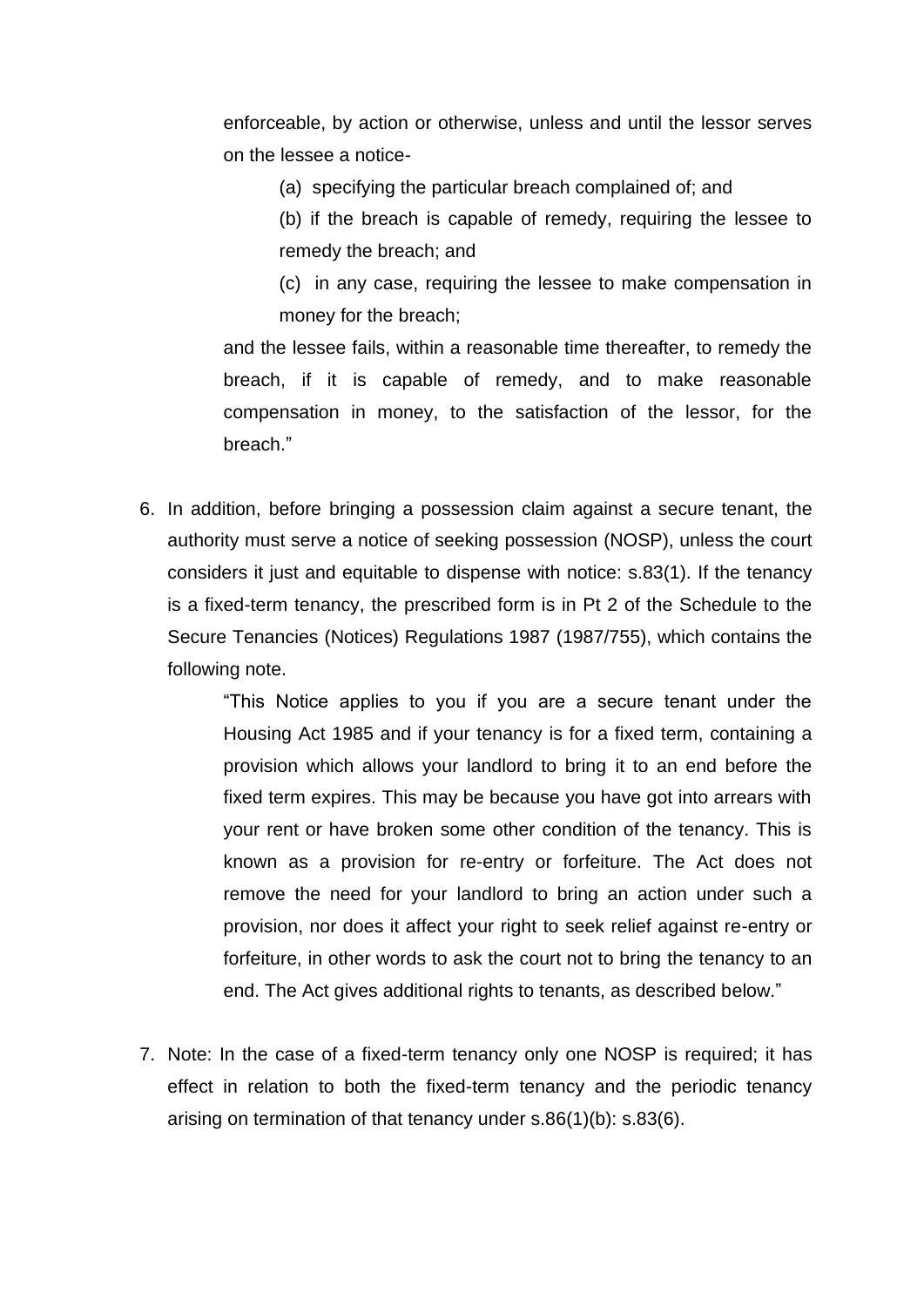8. What is forfeiture? All three courts in *Kalonga* adopted the definition in *Clays Lane Housing Co-operative Ltd v Patrick* (1984) 17 H.L.R. 188, CA. A right to determine a lease by a landlord is a right of forfeiture if, when exercised:

> (a) it brings the tenancy to an end *before* the contractual expiry date and

(b) it is exercisable in the event of *some default* by the tenant.

### *Kalonga in the Courts below*

9. In May 2015, the Croydon granted Ms Kalonga a flexible tenancy of a property for a term of five years. The tenancy agreement contained the following clauses about ending the tenancy

> "We may also take eviction action at any time if one or more of the grounds for possession set out in Schedule 2 of these conditions apply. "Clause 3: Ending the tenancy…

"Action by us

"We may end a secure tenancy by first serving a notice of seeking possession and applying to the court for a possession order.  $"$ …

"Clause 10: Grounds upon which we may seek possession "We may seek possession if … you break any of the clauses in this agreement, or if any of the grounds in Schedule 2 of the Housing Act 1985 … are breached".

- 10.On 2 August 2017, the authority served notice of seeking possession on the defendant relying on grounds 1 and 2 in Sch.2 to the Housing Act 1985. The notice was in the form prescribed for a fixed-term tenancy by the Secure Tenancies (Notices) Regulations 1987 (SI 1987/755). A covering letter, however, explained that the authority was *not* exercising its right to forfeit the tenancy because it was not necessary for it to do so to bring a claim for possession.
- 11.Given the significance of the claim, it was transferred to the High Court. There were three issues.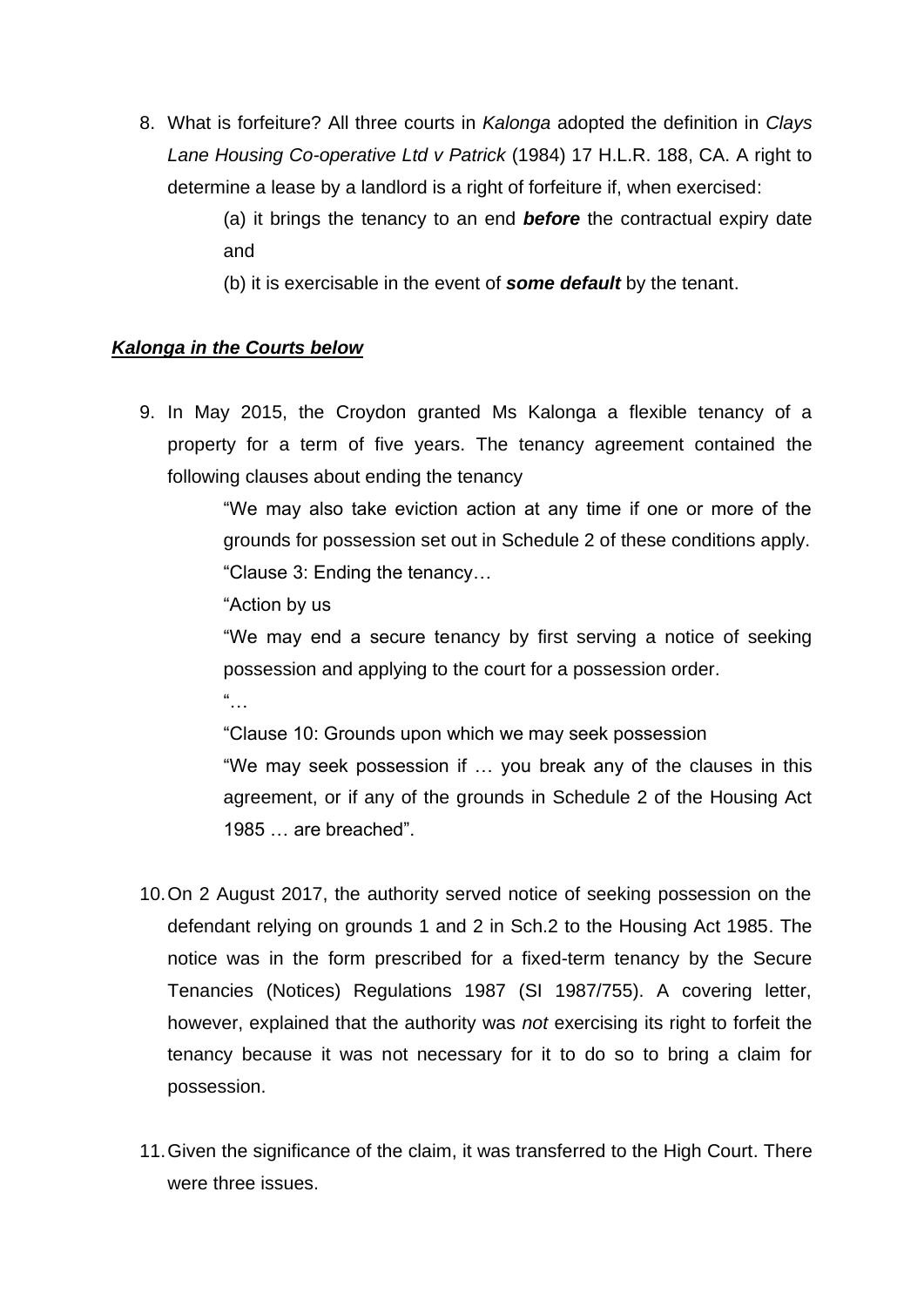(i) Could Croydon bring possession under s.82(1A)(a), even though it was a fixed term tenancy, *i.e.* could forfeiture simply be ignored? (ii) If not, did the tenancy contain a forfeiture clause?

(iii) If forfeiture did apply, did Croydon have to serve a s.146 notice?

12.On 2 June 2020 the High Court dismissed the claim: [2020] EWHC 1353 (QB); [2020] 1 W.L.R. 4809; [2020] H.L.R. 36.

> (i) Clauses 3 and 10 of the tenancy agreement did not amount to a forfeiture clause as those clauses did not say that the claimant authority could determine the tenancy before the expiry of the fixed term.

> (ii) A landlord cannot determine a fixed-term secure tenancy before the expiry of the term unless the tenancy agreement contains a forfeiture clause enabling it to do so.

> (iii) A landlord seeking to determine a fixed-term secure tenancy does not have to serve notice under s.146, Law of Property Act 1925, before commencing possession proceedings.

- 13.The Court of Appeal dismissed Croydon's appeal: [2021] EWCA Civ 77; [2021] Q.B. 962; [2021] H.L.R. 42.
	- (a) The tenancy agreement did not contain a forfeiture clause.

(b) A landlord cannot determine a fixed-term secure tenancy before the expiry of the term unless the tenancy agreement contains a forfeiture clause enabling it to do so.

(c) A landlord seeking to forfeit a fixed-term secure tenancy on grounds other than rent arrears must serve notice under s.146, Law of Property Act 1925, before commencing possession proceedings.

# *Supreme Court*

14.The judgment was given by Lord Briggs on a basis which had not been contended by either party. In summary, his concerns were as follows.

> (i) Croydon contended that it could simply use s.82(1A)(a) just as if the tenancy was a periodic tenancy. If that was right, why were s.82(3) and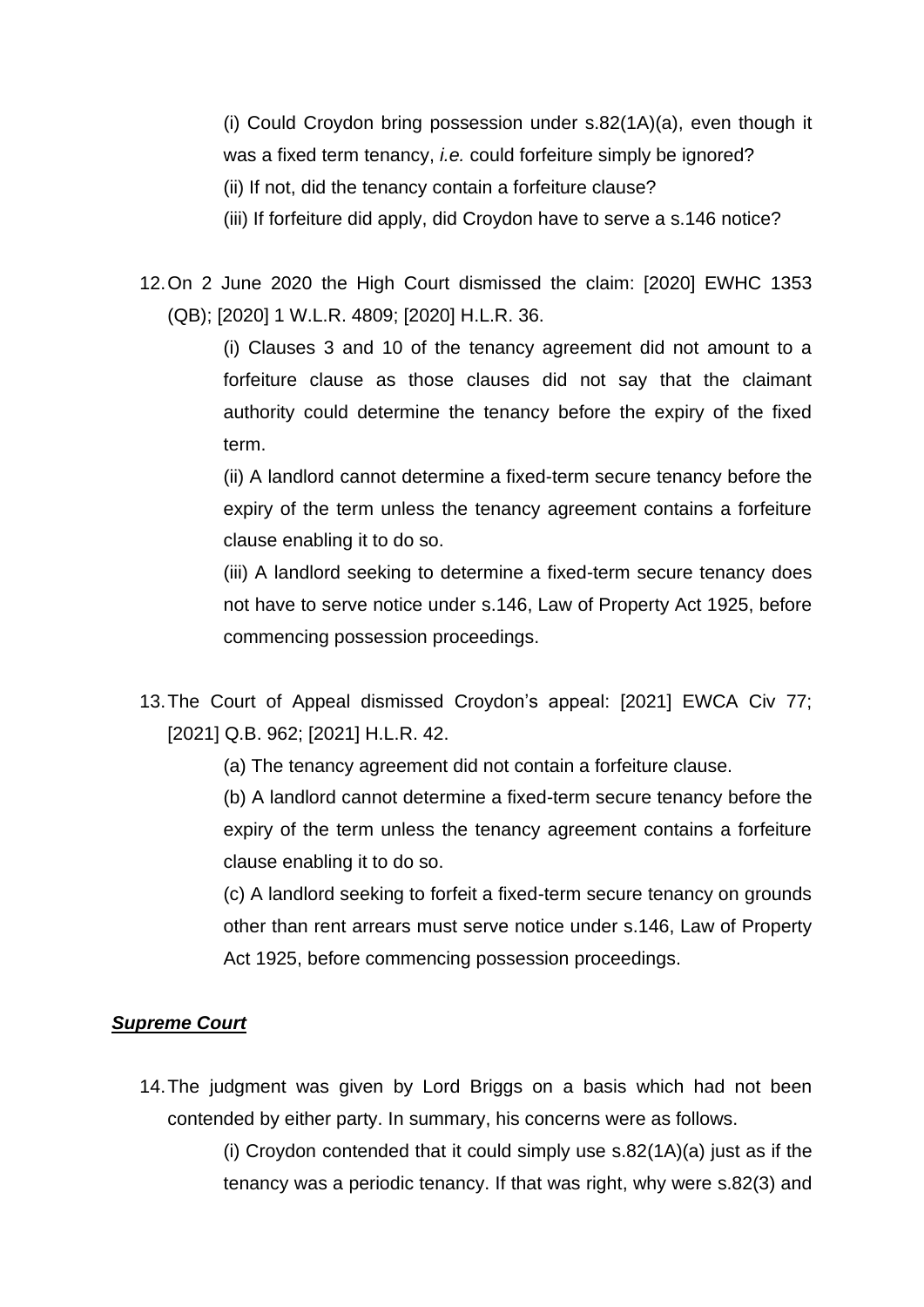(4) and all these references to forfeiture there at all and what was the advantage to the tenant of having a fixed-term tenancy?

(ii) Ms Kalonga argued that forfeiture was the only way to determine a fixed-term secure tenancy, but if that was right how did a landlord bring possession for a "no-fault" ground such as redevelopment (ground 10) or under-occupation following succession (ground 15A), given that forfeiture requires *some default* on the part of the tenant?

15.Much of the debate focussed on the meaning of the words "subject to termination by the landlord" in s.82(1)(b), Housing Act 1985. Lord Briggs solution was the following.

> (a) Those do not mean that that the tenancy agreement merely contains a provision which allows the landlord to bring the fixed term to an end. The fixed term only becomes "subject to termination" when a provision to that effect becomes exercisable. That could be a landlord's break clause which becomes exercisable only when the conditions for its exercise are satisfied. It could be a forfeiture clause which becomes exercisable only when there has been a qualifying breach of the terms of the tenancy and, where applicable, the landlord has served notice under s.146, Law of Property Act 1925 [44].

> (b) The early termination right may cease to be exercisable. A break clause may require the landlord to exercise it on a particular day, or within a defined period. The right to forfeit may be waived; in such cases, the landlord loses the termination options set out in s.82(1A), 1985 Act [44].

> (c) Parliament had chosen two different methods to deal with early termination by forfeiture and early termination by the exercise of a break clause. Forfeiture replaces the fixed term with a follow-on periodic tenancy. Operation of a break clause leaves the fixed term in place but allows the landlord to bring the tenancy to an end by a claim for possession under one of the housing management grounds in Pts 2 and 3 of Sch.2 to the 1985 Act [46-47].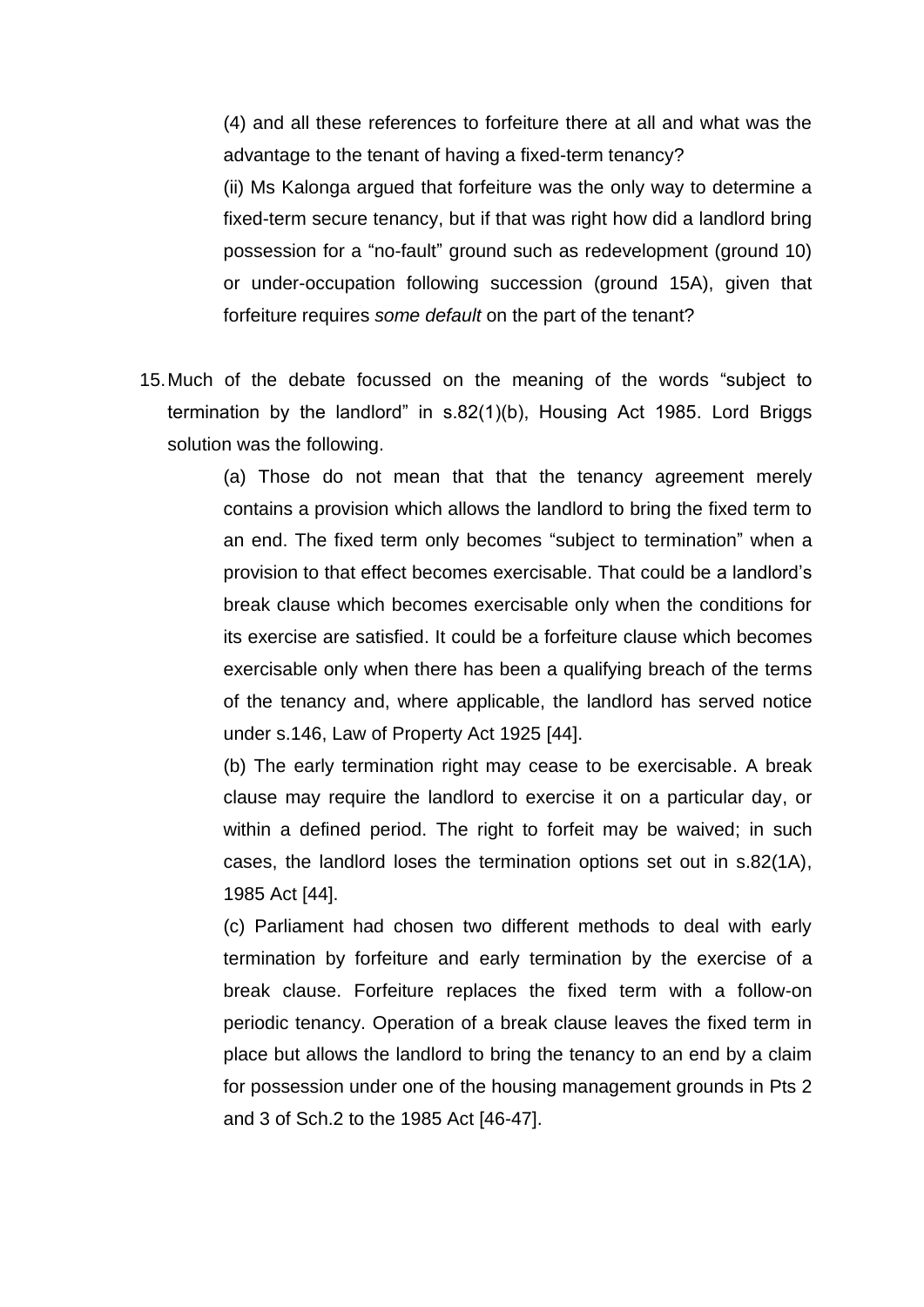- 16.So if the authority is using a "fault ground", *e.g.* rent arrears or ASB, then forfeiture applies. The authority will need to have a forfeiture clause in its tenancy agreement and, where applicable, will have to serve a s.146 notice. For no-fault grounds, the tenancy will have to include a break clause and it will need to become operative before a claim can be brought.
- 17.Did the tenancy agreement include a forfeiture clause? The Supreme Court held that it did. The terms of the defendant's tenancy entitled the claimant authority to claim possession "at any time", *e.g.* before the end of the fixed term; the right to end the tenancy before the end of the fixed term was also implicit in clause 10 of the agreement; the terms of the agreement permitted the claimant authority to forfeit the tenancy: [56], [58].
- 18.The claim for possession, however, was dismissed. The authority had chosen not to seek a termination order under s.82(3). By the time the judge at first instance gave judgment, the defendant's fixed term had expired and she had become a periodic tenant so it was too late for the authority to seek a termination order under s.82(3).

# *Waiver*

- 19.Lord Briggs emphasised that the right to a termination order can be waived, *e.g.* by acceptance of rent: [44]. This is going to raise considerable difficulties for authorities.
- 20.Once the landlord has knowledge of the breach, it can elect to enforce the right to forfeit or not to enforce that right and treat the lease as continuing to exist: Kammins Ballrooms Co. v Zenith Investments (Torquay) Ltd [1971] A.C. 850, HL. The knowledge required to put the landlord on election is the knowledge of the basic facts which amount to the breach of covenant entitling it to forfeit. The level of knowledge is a difficult area: see Woodfall paras 17.094-17.094.4.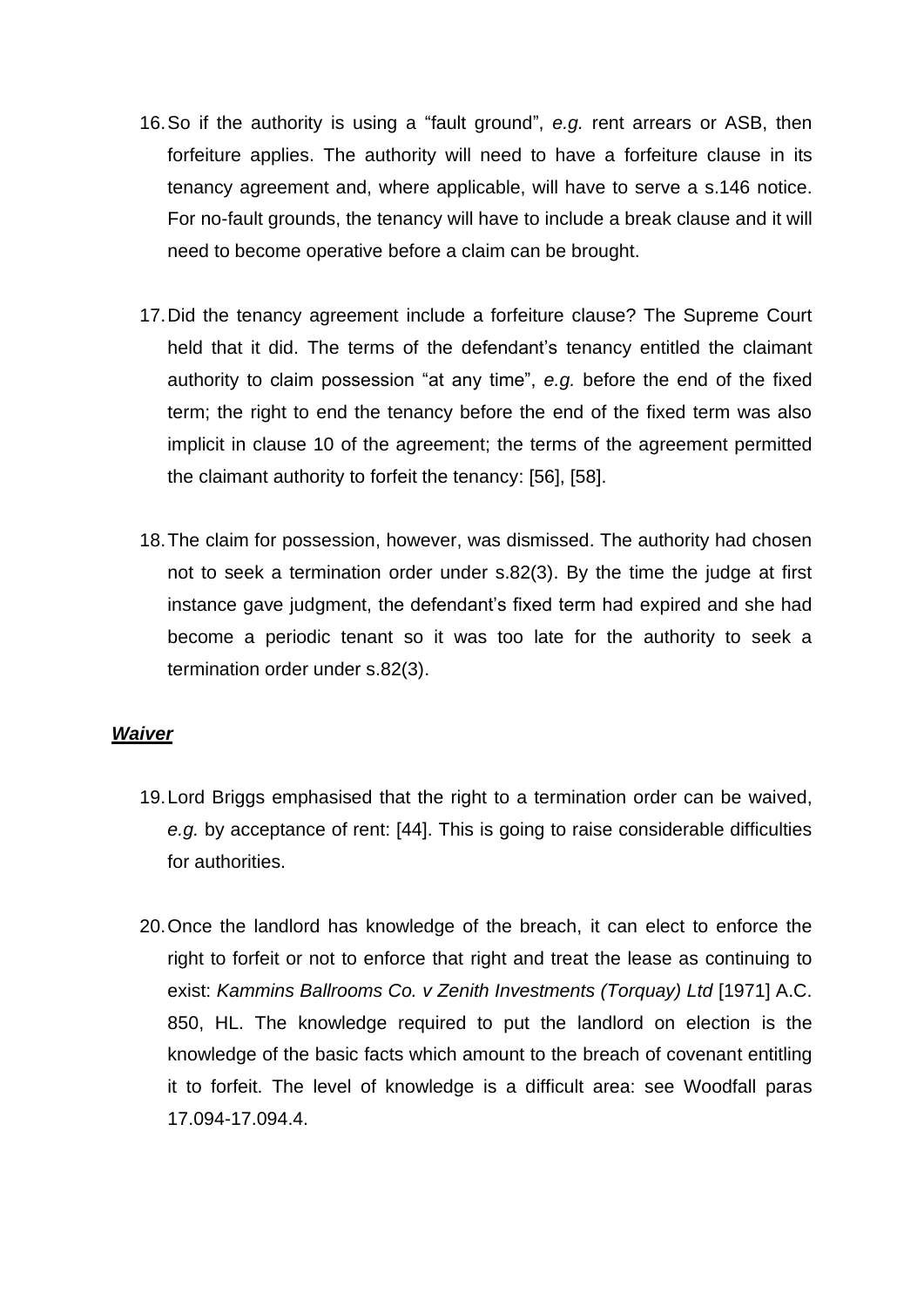- 21.The landlord's actual intention is irrelevant. Waiver may be implied from the landlord's acts once it has knowledge of the breach. In deciding whether the act relied on by the tenant amounts to waiver, the court must "consider objectively whether in all the circumstances the act relied on as constituting waiver is so unequivocal that when considered objectively it could only be regarded as being consistent with the lease continuing": *Greenwood Reversions Ltd v World Entertainment Foundation Ltd* [2008] EWCA Civ 47; [2008] H.L.R. 31, *per* Thomas L.J. at [30].
- 22.Note that there is a distinction between a "once and for all" breach and a "continuing breach". An example of a continuing breach might be keeping the property in good tenantable order. If the landlord accepts rent, it waives the breaches which have already occurred but if the tenant continues to be in breach of covenant, the landlord can still forfeit for the continuing breach. In practice, most breaches will be "once and for all", *e.g.* failure to pay rent or ASB.
- 23.Acceptance of rent is a classic example of waiver and has been said to fall into a "special category" in that the operation of the rule is quite strict: *Expert Clothing Service & Sales v Hillgate House* [1986] Ch. 340, CA . The fact that rent is accepted "without prejudice" to the landlord's right to forfeit will not prevent its acceptance from amounting to a waiver, nor will acceptance under protest: *Segal Securities v Thoseby* [1963] 1 Q.B. 887. If a payment is made directly into the landlord's account, the landlord has to repay it to avoid waiver.
- 24.There is an important qualification if the tenant is in arrears. If the payment does not cover part of the most recent instalment, then that will not be waiver: *Re Debtors Nos 13A10 and 14A10 of 1995* [1995] 1 W.L.R. 1127.
- 25.The position is not entirely clear once a s.146 notice has been served. Woodfall at 17.098 suggests that, if the breach is a continuing one, where rent is accepted during the currency of a s.146 notice, acceptance of the rent will not amount to a waiver. It goes on to suggest that this is "probably" not the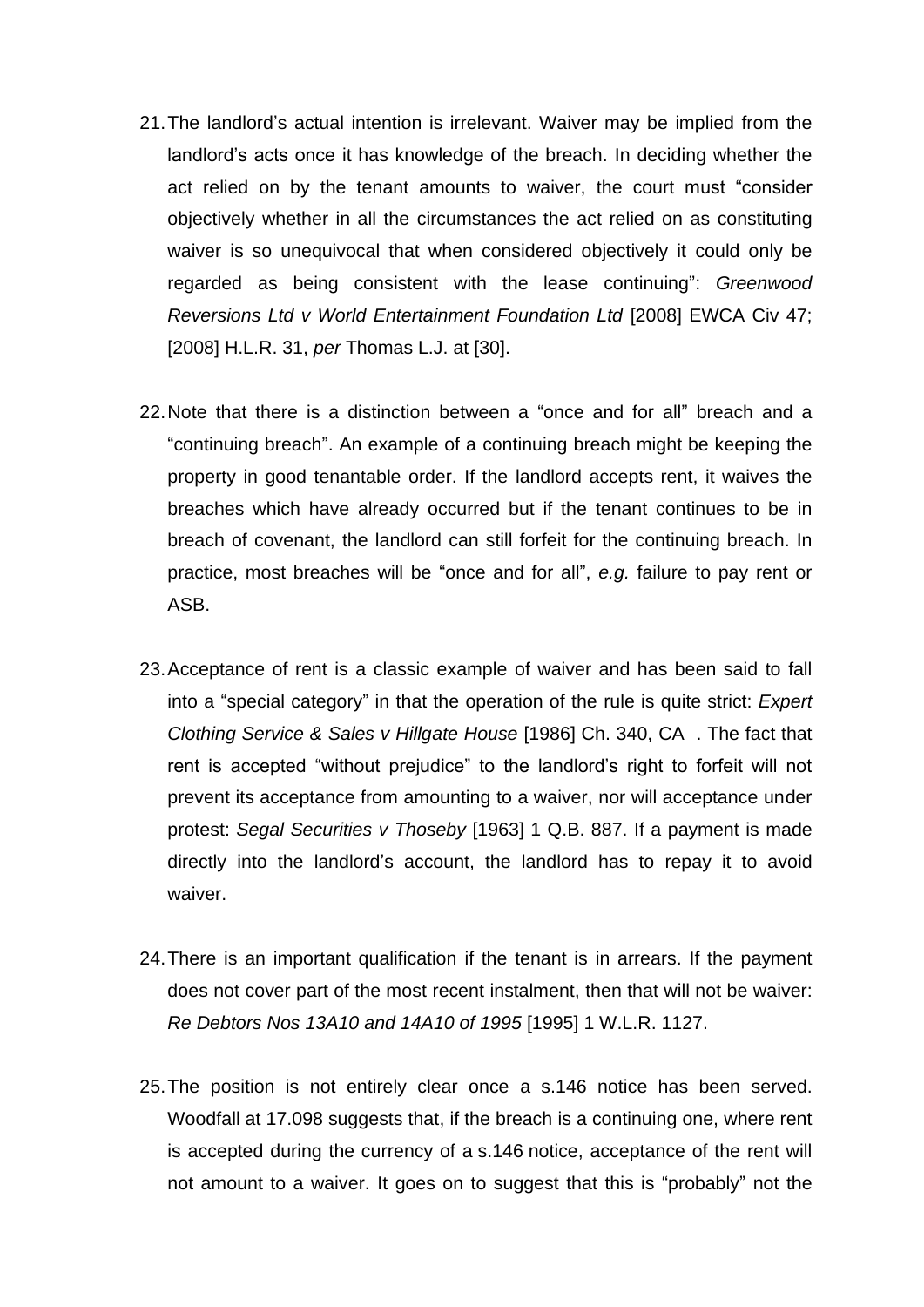case where the breach is a once for all but remediable breach. This is important because many ASB cases will involve "once for all but remediable" breaches.

- 26.Any action which is only consistent with the tenancy continuing amounts to a waiver. So if the landlord writes to the tenant relying on the terms of the tenancy, the breach will be waived: consider a letter requiring entry to carry out a gas inspection. Applying for an injunction based on the terms of the tenancy agreement will also amount to waiver.
- 27.Once the possession claim has been served, however, waiver ceases to be an issue: *Civil Service Co-operative Society v McGrigor's Trustee* [1923] 2 Ch 347.

#### *Rent cases*

28.Crucially, s.146 does not apply to rent cases: s.146(11). An issue may arise, however, if there is also a service charge. Social landlords commonly include any service charge as part of a "gross rent". In such cases, it is likely that the service charge element will be seen as part of the rent so that no s.146 notice is required: *Escalus Properties Ltd v Robinson* [1996] QB 231. If this is not the case, then (probably) a s.146 notice will be needed for the service charges.

#### *Non-rent cases*

- 29.The s.146 notice must **specify the breach**. There is potential for a defence here. The breach should be clearly set out in the notice. The notice will be invalid if it refers to the wrong covenant: *Jacob v Down* [1900] 2 Ch 156. Likewise, it will be invalid if it fails to specify precisely the breach of covenant alleged: *Akici v LR Butlin Ltd* [2005] EWCA Civ 1296; [2006] 1 WLR 201.
- 30.If a breach can be remedied, **remedial action** must be required of tenant. If the breach is not capable of remedy within a reasonable time, it is not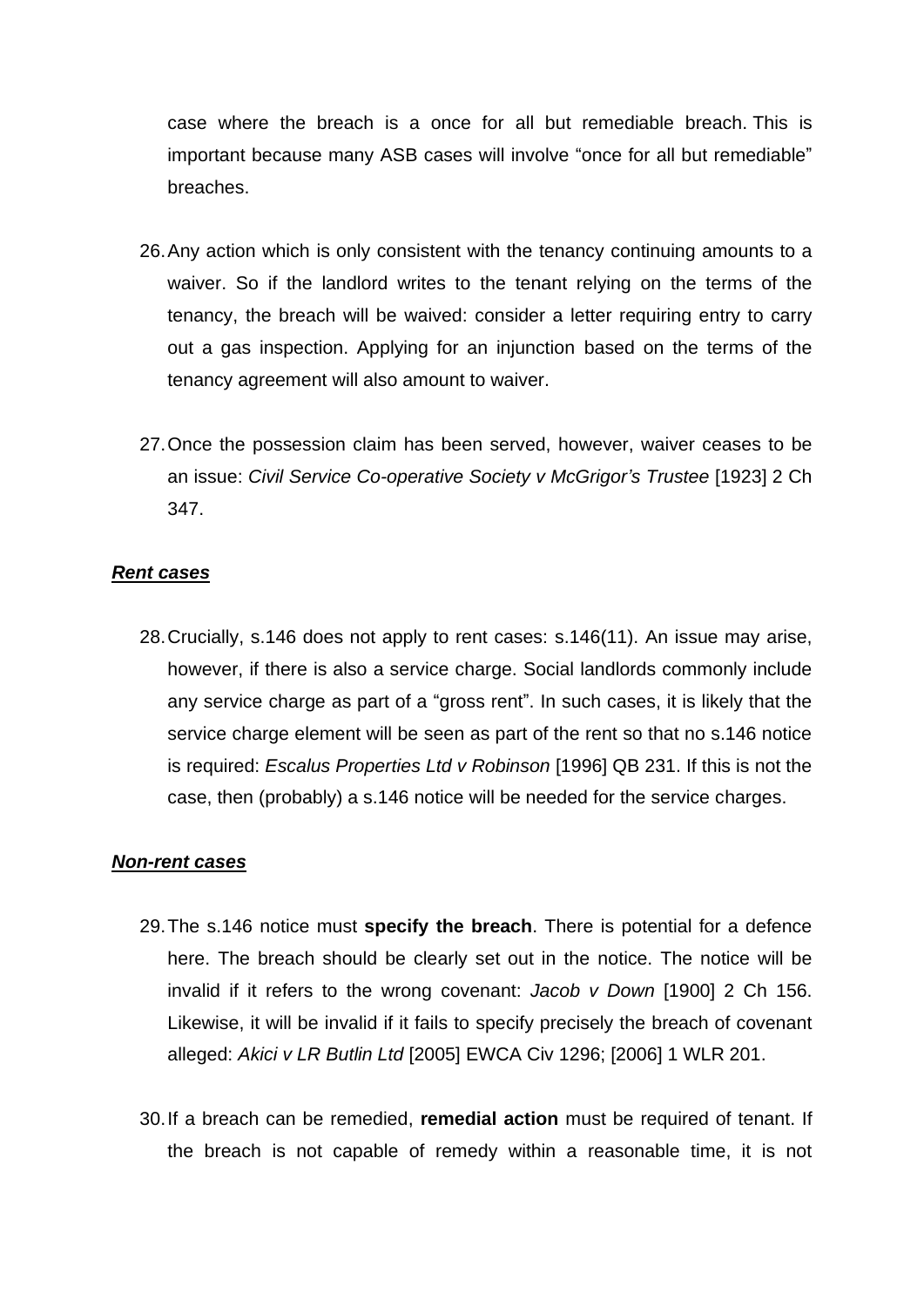necessary for the notice to require the breach to be remedied: *Expert Clothing Service & Sales v Hillgate House* [1986] Ch. 340.

- 31.How does this apply in ASB cases? Some guidance can be obtained from a case under the Mobile Homes Act 1983: *Wickland (Holdings) Ltd v Telchadder* [2014] UKSC 57; [2014] 1 WLR 4004. Under that Act, there is a similar requirement for a preliminary notice which the Supreme Court specifically noted was similar to a s.146 notice. (Note: under the 1983 Act scheme, it is not necessary for the site owner to serve a notice if the breach is irremediable; s.146 requires a notice in all cases).
- 32.In *Telchadder*, in 2006, the home owner had startled an elderly resident by jumping out at her from behind a tree whilst dressed in military combat clothing and wearing a mask over his face. The site owner wrote to him warning him that it would terminate his licence if he misbehaved again. The defendant committed no further breach until 2009 when it was alleged that he had threatened to kill another resident. The issue was whether the site owner could still rely on the letter stated in 2006. The Supreme Court held that the 2006 notice had lapsed and a new notice was required.
- 33.The case deals with important principles relating to the law of forfeiture.

(i) In the case of a *positive* covenant, identifying what is required is straightforward. If the tenant is in breach of a covenant to keep the garden tidy, the notice needs to require them to tidy the garden.

(ii) If the breach is of a *negative* covenant which has a *continuing effect*, again the position is straightforward. If the tenant is in breach of a covenant not to store personal belongings on a balcony, the notice needs to require them to remove their belongings from the balcony.

(iii) How does a tenant remedy a breach of a *negative* covenant if the breach constitutes a "once and for all" breach? If the tenant swears at their neighbours, they cannot go back in time and undo what was said. Does this mean that the breach is irremediable?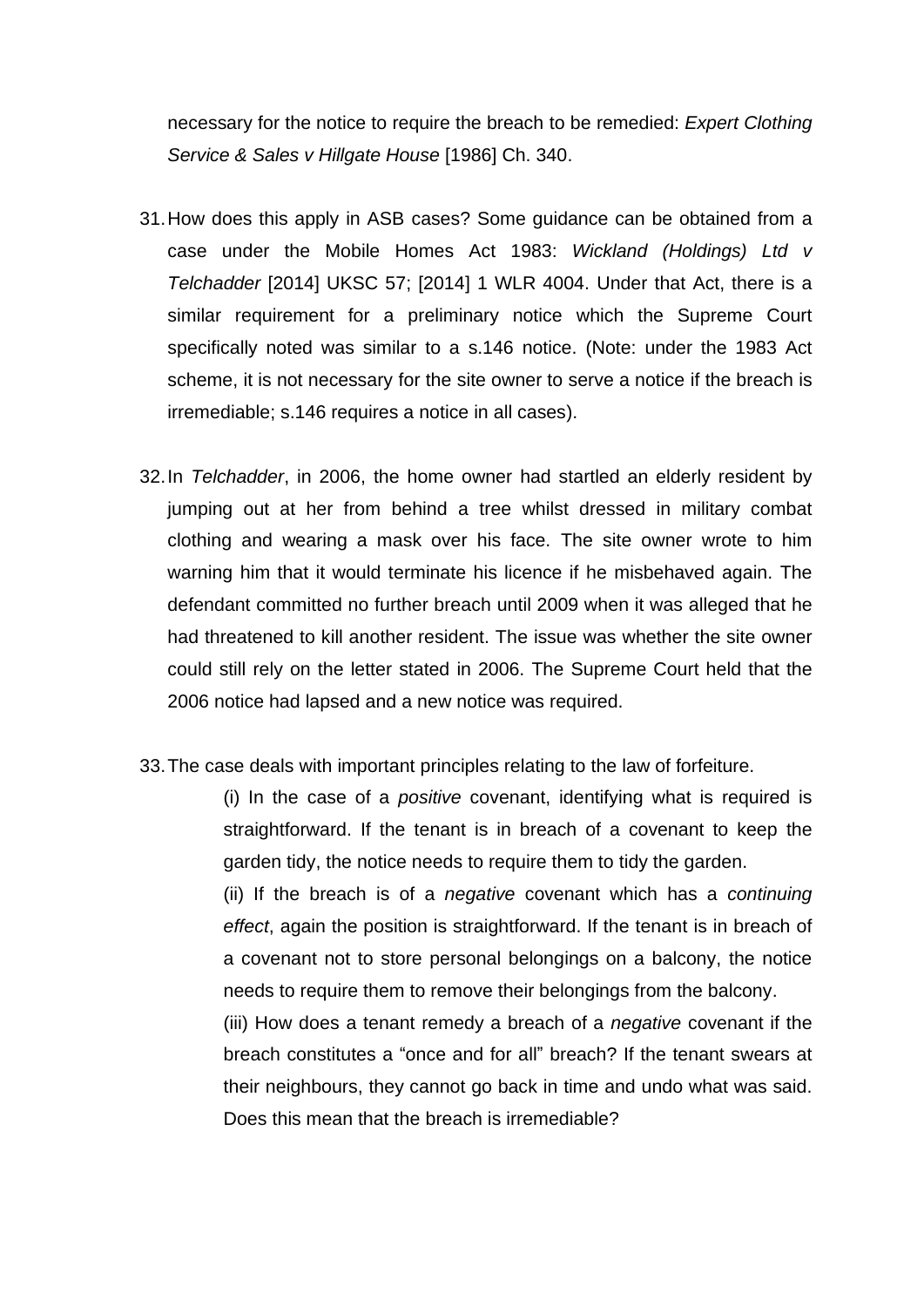- 34.*Telchadder* tells us that such breaches are potentially remediable and that, instead of doing something "within" a reasonable time, the tenant has *not* to do something "for" reasonable time.
- 35.In some cases, the tenant's behaviour may mean that it is not capable of remedy. Older cases talk of breaches which attract a stigma to the property (*Rugby School (Governors) v Tannahill* [1934] 1 KB 695, CA – brothel). Presumably, premises used for supplying class A drugs or cannabis farms would fall into this category.
- 36.In other ASB cases, where is the line to be drawn? In *Telchadder*, Lord Wilson said "Had Mr Telchadder not only jumped out at Miss Puncher but, for example, deliberately perpetrated a significant injury on her, Wickland might well have been entitled to conclude that the breach was irremediable": [31]. Lord Toulson said "… there may be cases (for example, involving serious violence or threats of violence) where the conduct is such as to cause physical harm or feelings of fear and anxiety which the injured person could not be expected to get over within a reasonable time period, regardless of the other person's subsequent behaviour. There is no reason why neighbours, especially if elderly and vulnerable, should be expected to live for months … in a state of fear and anxiety": [53]. He also said "Repeated misconduct may lead to the proper conclusion that the cumulative mischief caused by him has passed the point of being remediable and that the owner should be entitled to terminate the contract forthwith": [64].
- 37.Where the breach is remediable, what will constitute a reasonable time? Lady Hale referred to it being "time enough for the fears and anxieties [that the ASB] caused to calm down": [48]. This creates a difficulty for the authority. Logically, the worse the ASB, the longer the neighbours will want for their anxieties to subside. The authority, however, will want to issue proceedings quickly, not least because *if* it cannot accept rent during the currency of the s.146 notice, (see para.25, above), it is going to be out of pocket for some time. If the period is too short, the tenant will have a defence.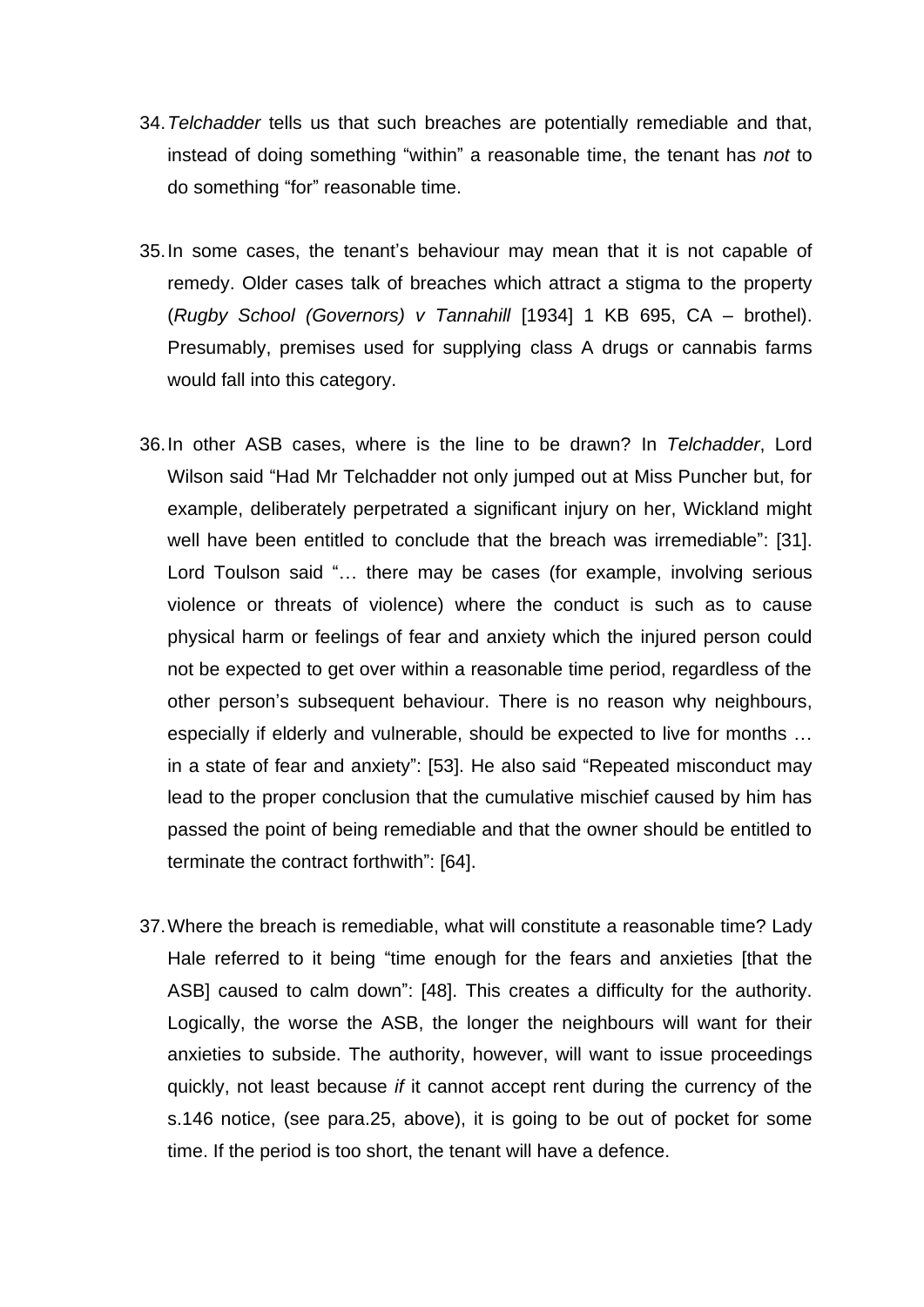38.Despite the clear language of s.146(1)(c), the notice does not have to require compensation: *Rugby School*.

# *Relief – Rent Cases*

39.Presumably, the provisions of s.138 County Courts Act 1984 apply. If so, the court must order termination on a date not less than four weeks from the date of the order but the fixed term will be reinstated if the tenant pays into court all the arrears and the costs of the action before that date: s.138(3). This period can be extended by the court: s.138(4). Any order will need to make it clear what happens to the periodic tenancy which arises if the tenant does not comply, *e.g.* suspended order on payment of current rent and £x per week off the arrears.

# *Relief – Non-rent Cases*

40.In other cases, the court may grant relief under s.146(2) Law of Property Act 1925 using its wide-ranging powers "having regard to the proceedings and conduct of the parties under the foregoing provisions of this section, and to all the other circumstances".

# *Break Clauses*

- 41.Many flexible tenancies do not include break clauses so the authority will not be able to use the no-fault grounds. In cases where a break clause is included, it is vital to check that the clause has become operable: has it been triggered by a specific event or date?
- 42.Some authorities have included break clauses to deal with the situation where the tenant ceases to live in the property as their only or principal home so that the tenancy has ceased to be secure. What if, as is commonly the case, the tenancy agreement also requires the tenant to occupy the property as their only or principal home? Can the landlord operate the break clause or does it have to use forfeiture for breach of covenant?